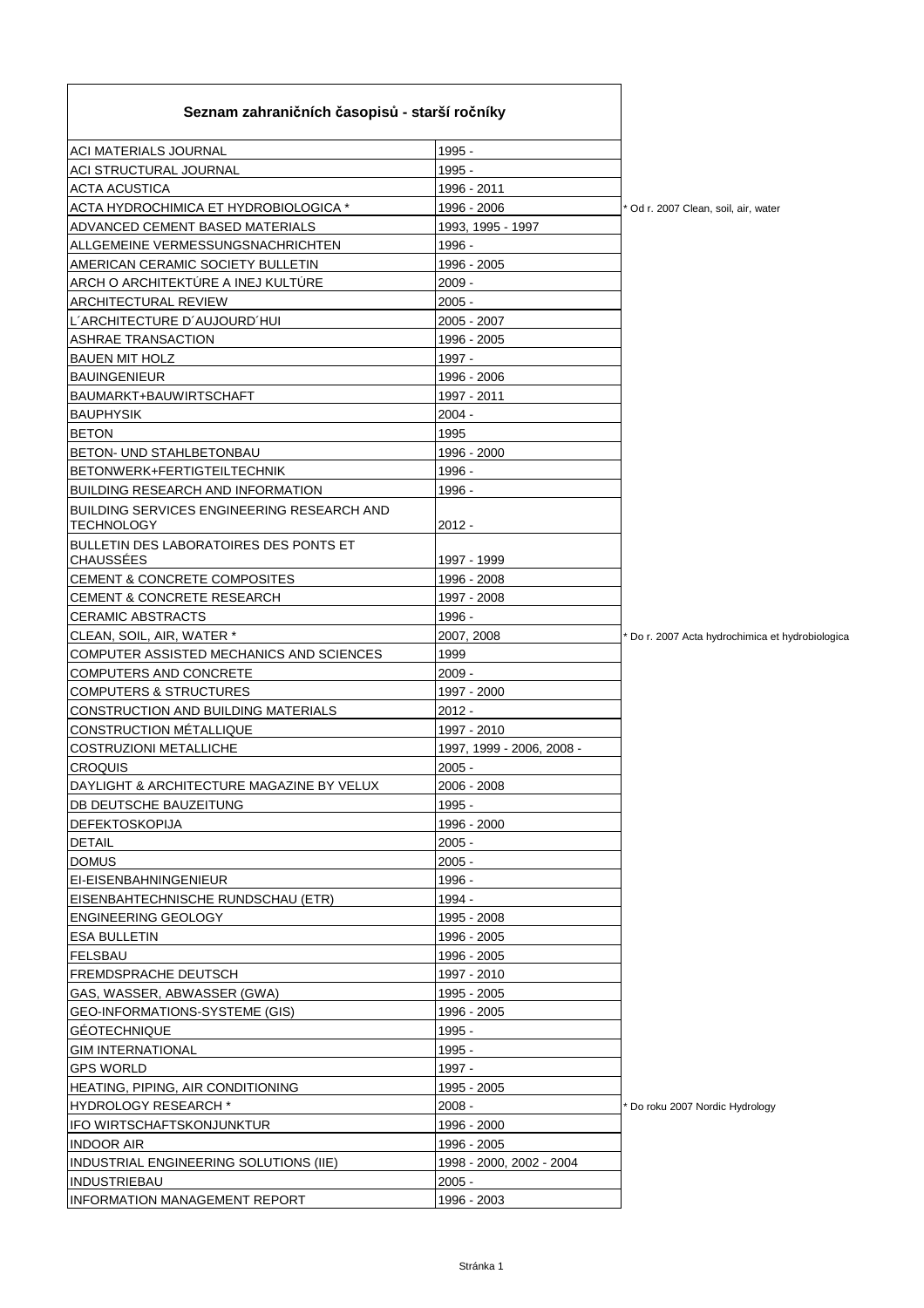| <b>INFORMATION STRATEGY</b>                    | 1996 - 2004                   |                               |
|------------------------------------------------|-------------------------------|-------------------------------|
| INTERCERAM. INTERNATIONAL CERAMIC REVIEW       | 1996 -                        |                               |
| INTERNATIONAL JOURNAL OF CLIMATOLOGY           | 1996 - 2008                   |                               |
| INTERNATIONAL JOURNAL OF SUSTAINABLE ENERGY    | 2003, 2005 - 2008             |                               |
| INTERNATIONAL JOURNAL ON HYDROPOWER & DAMS     | 1995 - 2005                   |                               |
| JOURNAL OF ACOUSTIC EMISSION                   | 1995. 1997 - 1999. 2001. 2003 |                               |
| JOURNAL OF ARCHITECTURAL CONSERVATION          | $2004 -$                      |                               |
| JOURNAL OF CONSTRUCTIONAL STEEL RESEARCH       | 1997 - 2002, 2004 - 2008      |                               |
| JOURNAL OF GEOTECHNICAL AND GEOENVIRONMENTAL   |                               |                               |
| <b>ENGINEERING</b>                             | 1997 - 2006                   |                               |
| JOURNAL OF ENGINEERING MECHANICS (ASCE)        | 1995 -                        |                               |
| JOURNAL OF GEODESY                             | 1995 - 2008                   |                               |
| JOURNAL OF HYDRAULIC ENGINEERING               | 1989 - 1990, 1992 - 2005      |                               |
| JOURNAL OF IRRIGATION AND DRAINAGE ENGINEERING | 1992 -                        |                               |
| JOURNAL OF SOIL AND WATER CONSERVATION         | 1986, 1989 - 1990, 1995 -     |                               |
| JOURNAL OF SOLAR ENERGY ENGINEERING            | 1996 - 1997                   |                               |
| JOURNAL OF STRUCTURAL ENGINEERING ASCE         | 1995 -                        |                               |
| JOURNAL OF THE AMERICAN  CERAMIC SOCIETY       | 1996                          |                               |
| JOURNAL OF WATER RESOURCES PLANNING AND        |                               |                               |
| MANAGEMENT                                     | 1998 -                        |                               |
| KA KORRESPONDENZ ABWASSER                      | 1996 - 2000                   |                               |
| L'INDUSTRIA ITALIANA DEL CEMENTO               | 1995 - 2009                   |                               |
| LIGHTING RESEARCH AND TECHNOLOGY               | 1995 - 2006, 2009 -           |                               |
| MAGAZINE OF CONCRETE RESEARCH                  | 1996 -                        |                               |
| <b>MARKETING JOURNAL</b>                       | 1993 - 2006                   |                               |
| NDT & E INTERNATIONAL                          | 1995 - 2008                   |                               |
| NORDIC HYDROLOGY *                             | 1994 - 2007                   | Od r. 2008 Hydrology Research |
| NUMERISCHE MATHEMATIK                          | 1984 - 2008                   |                               |
| OSTERRECHISCHE WASER- UND ABFALLWIRTSCHAFT     | 1994 - 2008                   |                               |
| ÖSTERREICHISCHE ZEITSCHRIFT FÜR VERMESSUNG UND |                               |                               |
| <b>GEOINFORMATION</b>                          | 1996 -                        |                               |
| <b>PCI JOURNAL</b>                             | 1995 - 2005                   |                               |
| <b>PLUMBING ENGINEER</b>                       | 1995 - 2005                   |                               |
| PROBABILISTIC ENGINEERING MECHANICS            | 1995 - 2008                   |                               |
| PROJEKT MANAGEMENT AKTUELL                     | 1997 -                        |                               |
| RAILWAY GAZETTE INTERNATIONAL                  | 1995 -                        |                               |
| RENEWABLE ENERGY                               | 1996 - 2008                   |                               |
| REPORTS OF RESEARCH INSTITUTE FOR APPLIED      |                               |                               |
| <b>MECHANICS KYUSHU UNIVERSITY</b>             | 2001 - 2002                   |                               |
| REVUE D'ECONOMIE REGIONALE ET URBAINE: RERU    | 1997                          |                               |
| ROCK MECHANICS AND ROCK ENGINEERING            | 1995 - 2008                   |                               |
| RT&S RAILWAY TRACK AND STRUCTURES              | 1996 -                        |                               |
| <b>STAHLBAU</b>                                | 1997 -                        |                               |
| <b>STNews</b>                                  | 1995 - 1997                   |                               |
| STRASSE UND AUTOBAHN                           | 1994 -                        |                               |
| <b>STRASSENVERKEHRSTECHNIK</b>                 | 1995 -                        |                               |
| STRUCTURAL ENGINEERING INTERNATIONAL           | $2012 -$                      |                               |
| STRUCTURAL SAFETY                              | 1995 - 2008                   |                               |
| STRUCTURE AND INFRASTRUCTURE ENGINEERING       | $2009 -$                      |                               |
| STUDIA GEOPHYSICA AND GEODAETICA               | 2001                          |                               |
| SUN AND WORK IN EUROPE                         | 1997 - 1999                   |                               |
| THIN-WALLED STRUCTURES                         | 1997 - 2008                   |                               |
| TILE & BRICK                                   | 1996 - 2003                   |                               |
| TIME                                           | 2003 - 2004                   |                               |
| TRAFFIC ENGINEERING & CONTROL (TEC)            | 1996 - 2006                   |                               |
| TUNNEL                                         | 1996 - 2011                   |                               |
| TUNNELLING & TRENCHLESS CONSTRUCTION           | 2004 - 2005                   |                               |
| WASSER & BODEN                                 | 1995 - 2003                   |                               |
| WASSER UND ABFALL                              | 2004 - 2011                   |                               |
| WASSERWIRTSCHAFT WASSERTECHNIK (WWT)           | 1994, 1996 - 1997             |                               |